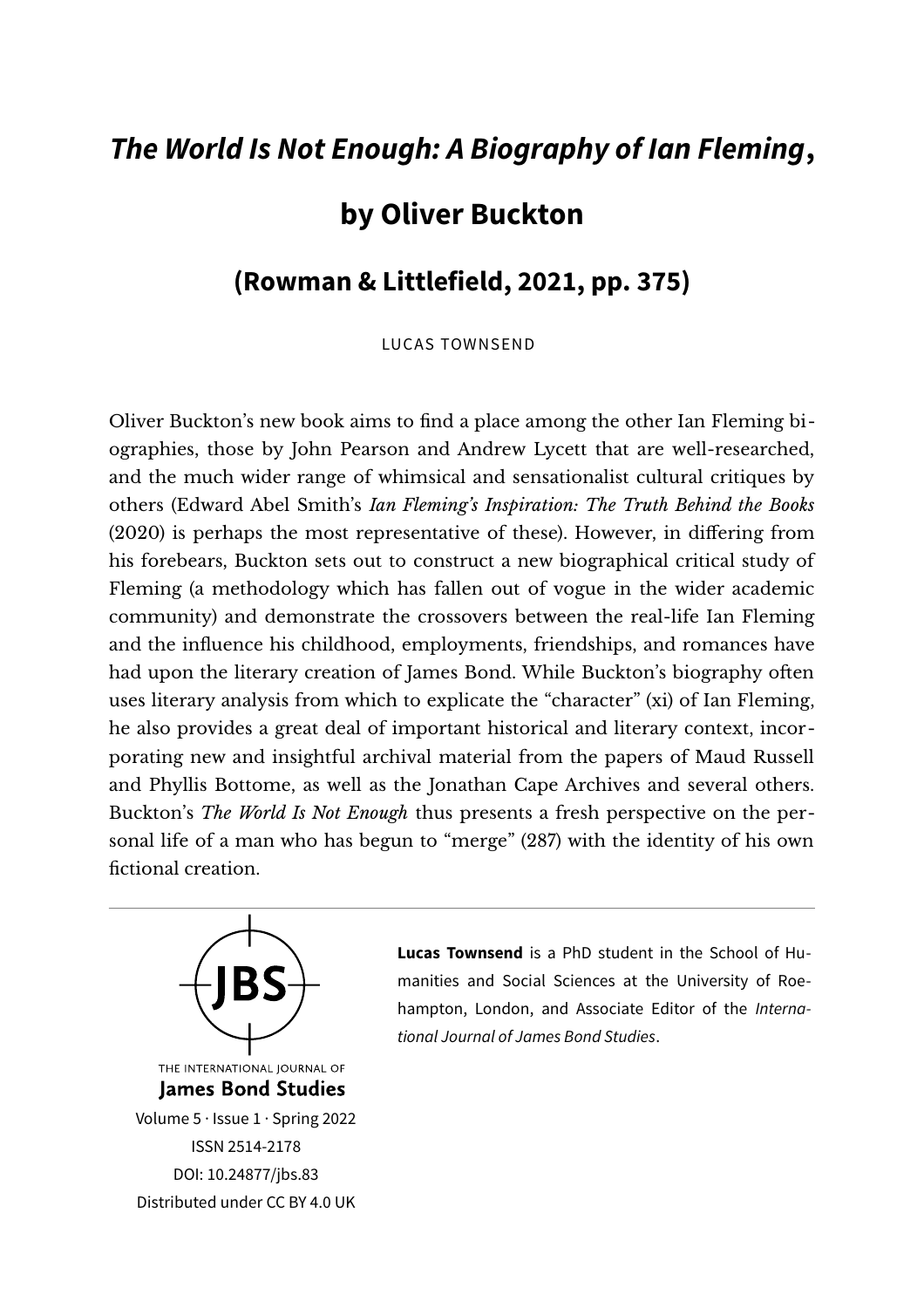One of the important points Buckton introduces early in the biography is the infuence of Phyllis Bottome (a writer) and Ernan Forbes Dennis (a former intelligence agent) on the young Ian Fleming. Having attended their language school in Kitzbühel, Austria, Ian found parental fgures in these two teachers, who filled the void left by Fleming's own cold mother and dead father. Bottome especially encouraged Fleming to start writing for himself. Buckton's best literary analysis in these early chapters comes from his interpretation of Fleming's short story "Octopussy", which incorporates Fleming's memories of Kitzbühel in a "rather bitter self-portrait" (51) that features Bond as "executioner of [Fleming's] own surrogate" (53), Major Dexter Smythe. Buckton points out that Bottome and Dennis were disciples of psychologist Alfred Adler, whose school of thought argues that children form a "life plan" (33) at an early age that they pursue throughout their lives; Fleming's plan, according to Buckton, "was based on a fantasy of success and superiority that would raise him to a position of dominance" (34). This "life plan" would bring him into confict with what Adler terms a "*gegenspieler*" (41) or family rival, which Fleming found in the form of his more attractive and more successful brother, Peter. Buckton demonstrates the impact Peter had on Fleming's choices throughout his life, and how Fleming's perceived failings in life in relation to his brother were, in some way, made up for by his literary creation, the "fctional, idealized 'superman' version of himself in James Bond" (49). Buckton expands: "Only this alter ego could provide proof of his superiority, his capacity as a spy, virility as a hero, and importance to his nation's security" (ibid.).

Buckton does, however, make a questionable move via his inclusion of what he calls "speculative dialogue" (xi) in three places within the biography. These "speculative dialogues" are, in essence, fctional accounts of how Buckton imagines some of the conversations in Fleming's life may have proceeded; Buckton hopes to "make this dialogue consistent with [his] understanding of Ian Fleming's character, history, and relationships" (ibid.). How successful these screen-written snippets of Fleming with Admiral John Godfrey, his brother Peter, and his wife Ann are is matter of personal taste. In some places the fctional narration can feel jarringly unnatural, but I commend Buckton for his boldness in introducing the biography with these imaginative scenes, and I believe they do a good job of showing the crossovers between the real-life Fleming and the fctional Bond that may otherwise be missed by the reader of a more traditional biography – such as Fleming referring to his mother Eve as "M" and requesting a vodka martini ordered *à la* Bond. However, given the prominent insertion of such speculations, I am surprised that there are not actually more of them (no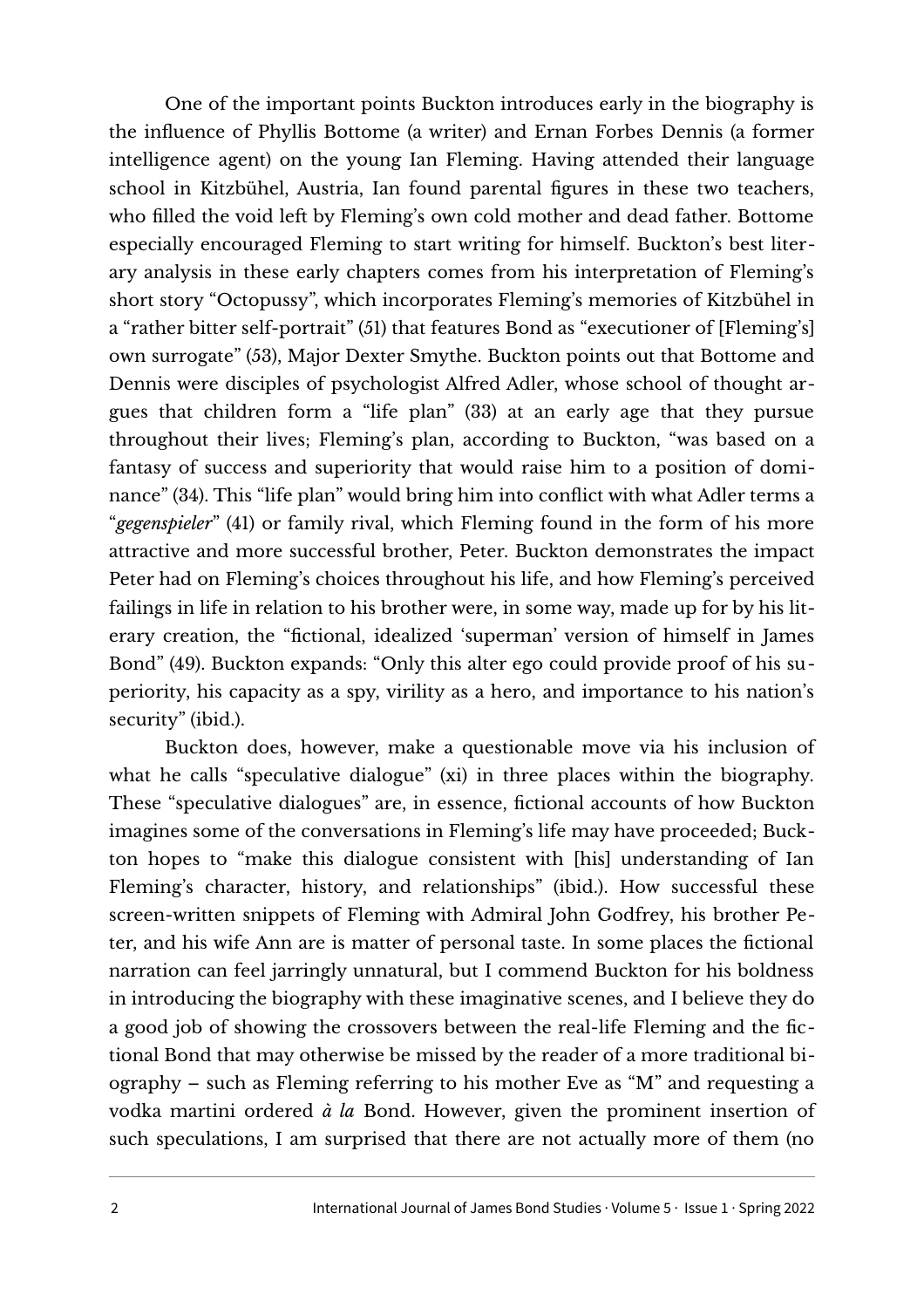wartime scene of Fleming in the midst of Room 39's action? No ruminations on the recovery process of Fleming's heart attack?); nonetheless, I think what has been included is not overwhelming and remains tasteful in service of Buckton's intended purpose.

The most notable contribution to Fleming scholarship are Buckton's inclusions of previously unseen photographs and archival snippets that offer greater insight into Fleming's relationship with women. For example, Buckton's use of the war diaries of his lover Maud Russell (*A Constant Heart* (2017)) and the papers of the Maud Russell Estate offer an insight previously unseen in other Fleming biographies to date. The photograph of Fleming in naval uniform from Russell's private papers is particularly evocative (95), and according to Buckton, the importance of Russell to Fleming cannot be understated, as Russell gifed Fleming the £5000 with which to purchase the land for and construct his house Goldeneye in Jamaica (139). Buckton demonstrates through such inclusions that the infuence of other women in Fleming's life – his mother Eve, wife Ann, teacher Phyllis Bottome, and lovers Muriel Wright, Blanche Blackwell, and Monique Panchaud de Bottomes – is refected in the complex intellectual and emotional natures of his fctional "Bond Girls".

The other important archival addition is Buckton's in-depth discussion of Fleming's unpublished Kuwait travelogue, *State of Excitement*. Although this piece was struck down by the Kuwaiti government for being too romantically exotic and insensitive to the modernising country – and, as such, scholars are forbidden from photographing or quoting directly from the resultant typescript – Buckton's summary and analysis of the content leaves little to be desired, and gives a profound image of the contents of *State of Excitement* without the reader having to actually travel to the Lilly Library in Indiana to view it. This analysis, along with perceptive commentary on Fleming's other (often overlooked) travel writings, *The Diamond Smugglers* and *Thrilling Cities*, helps to highlight Fleming's well-developed journalistic skills, making this chapter the best of Buckton's biography.

One could complain that some of the individual chapters themselves are, in some places, repetitive (the repeated emphasis laid up those connections between Fleming, his interpersonal relationships, and Bond, for instance), but I would argue that this is actually benefcial to the Fleming newcomer. Indeed, it may be best to read Buckton's biography as a series of biographical essays on Fleming, with the reader "dipping into" the individual chapters as needed and by interest. In other words, the very readable *The World Is Not Enough* is quick to pe-

L. Townsend · *The World is Not Enough: A Biography of Ian Fleming*, by Oliver Buckton 3